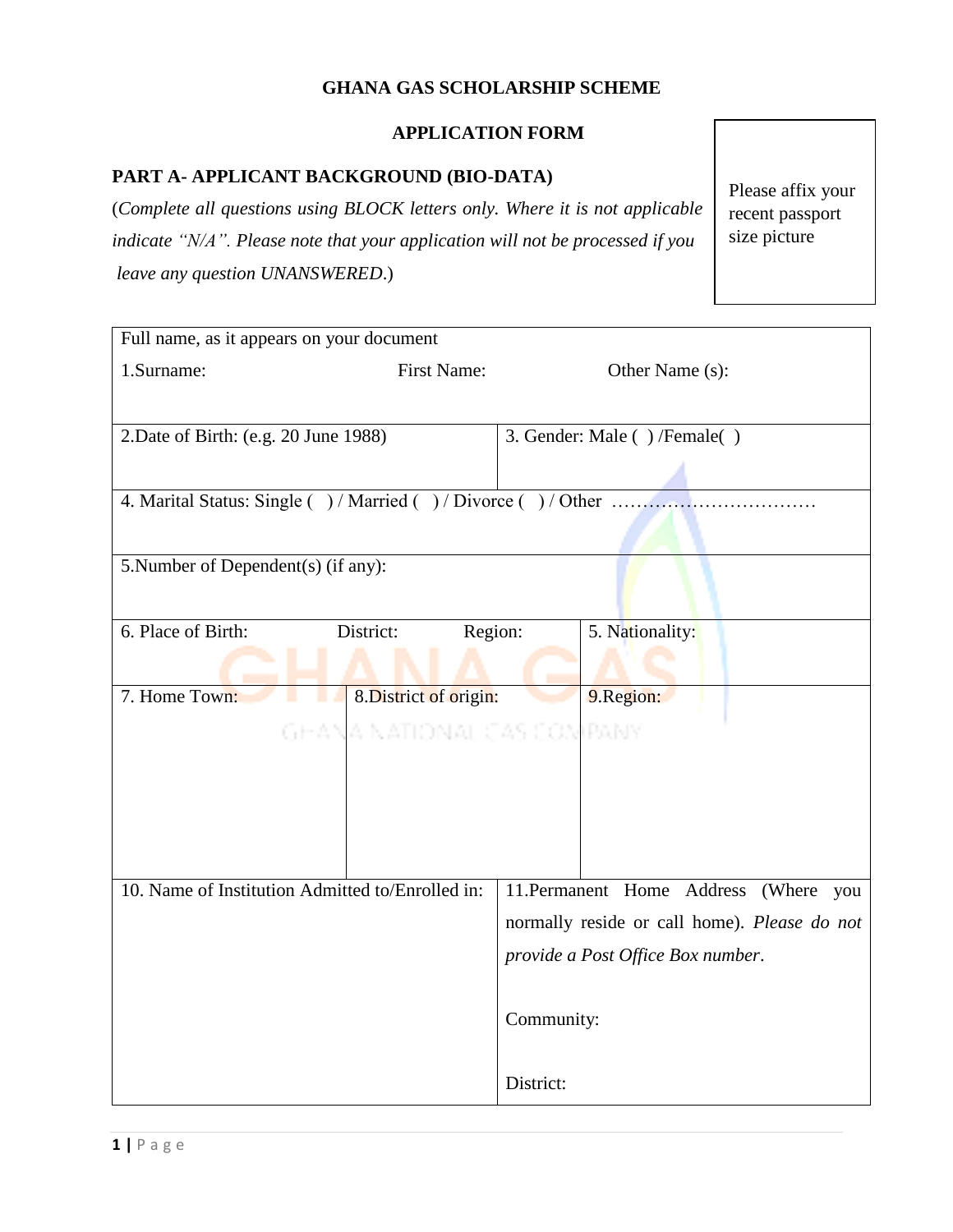| 12. Email:                                                                       | 13. Telephone No:                 |  |
|----------------------------------------------------------------------------------|-----------------------------------|--|
|                                                                                  |                                   |  |
| 14. Academic Programme of Study: (e.g. BSc. Math, BSc Stat, BSc Chem, HND, etc.) |                                   |  |
|                                                                                  |                                   |  |
| 15. Indicate your level of study:                                                | 16.CPA/Aggregate/GPA for the past |  |
|                                                                                  | year/semester of study (if any):  |  |
|                                                                                  |                                   |  |
|                                                                                  |                                   |  |
|                                                                                  |                                   |  |

17.Schools attended by applicant (with dates).

| <b>Academic</b>   | <b>Name and School Address</b> | Town/District/ | $Date(s)$ of         | Grade/           |
|-------------------|--------------------------------|----------------|----------------------|------------------|
| <b>Background</b> |                                | <b>Region</b>  | <b>Attendance</b>    | <b>Aggregate</b> |
|                   |                                |                | $(e.g. 2001 - 2003)$ |                  |
| SHS/              |                                |                |                      |                  |
| TECH/VOC          |                                |                |                      |                  |
| <b>JHS</b>        |                                |                |                      |                  |
|                   |                                |                |                      |                  |
| Primary           |                                |                |                      |                  |
|                   | GEANA NATIONAL CAS COMPANY     |                |                      |                  |
| Other             |                                |                |                      |                  |
|                   |                                |                |                      |                  |
|                   |                                |                |                      |                  |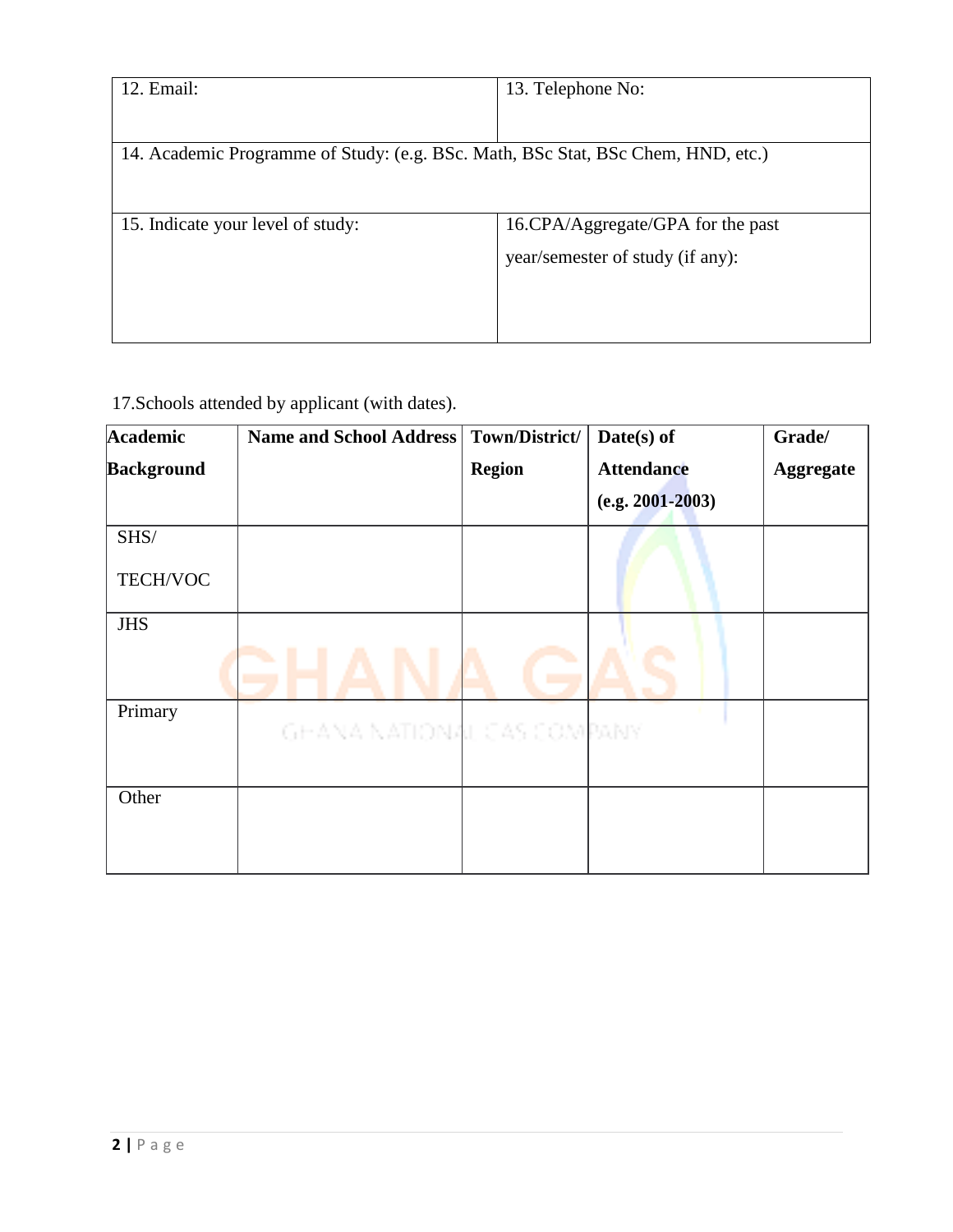## **PART B** - **APPLICANT EMPLOYMENT HISTORY (if applicable)**

| 18. Period of Employment:                                              |                                               |  |  |  |
|------------------------------------------------------------------------|-----------------------------------------------|--|--|--|
| 19. Name, address and contact information of current or last employer: |                                               |  |  |  |
|                                                                        |                                               |  |  |  |
| 20. Will you be on salary during the period of                         | 21. State your total gross income (salary and |  |  |  |
| study?                                                                 | income from other sources per year):          |  |  |  |
|                                                                        |                                               |  |  |  |

# **PART C**- **ADDITIONAL INFORMATION**

22. You may provide additional information to support this application. This information can include awards received, volunteer or co-curricular activities and talents /giftedness (additional information may be attached).

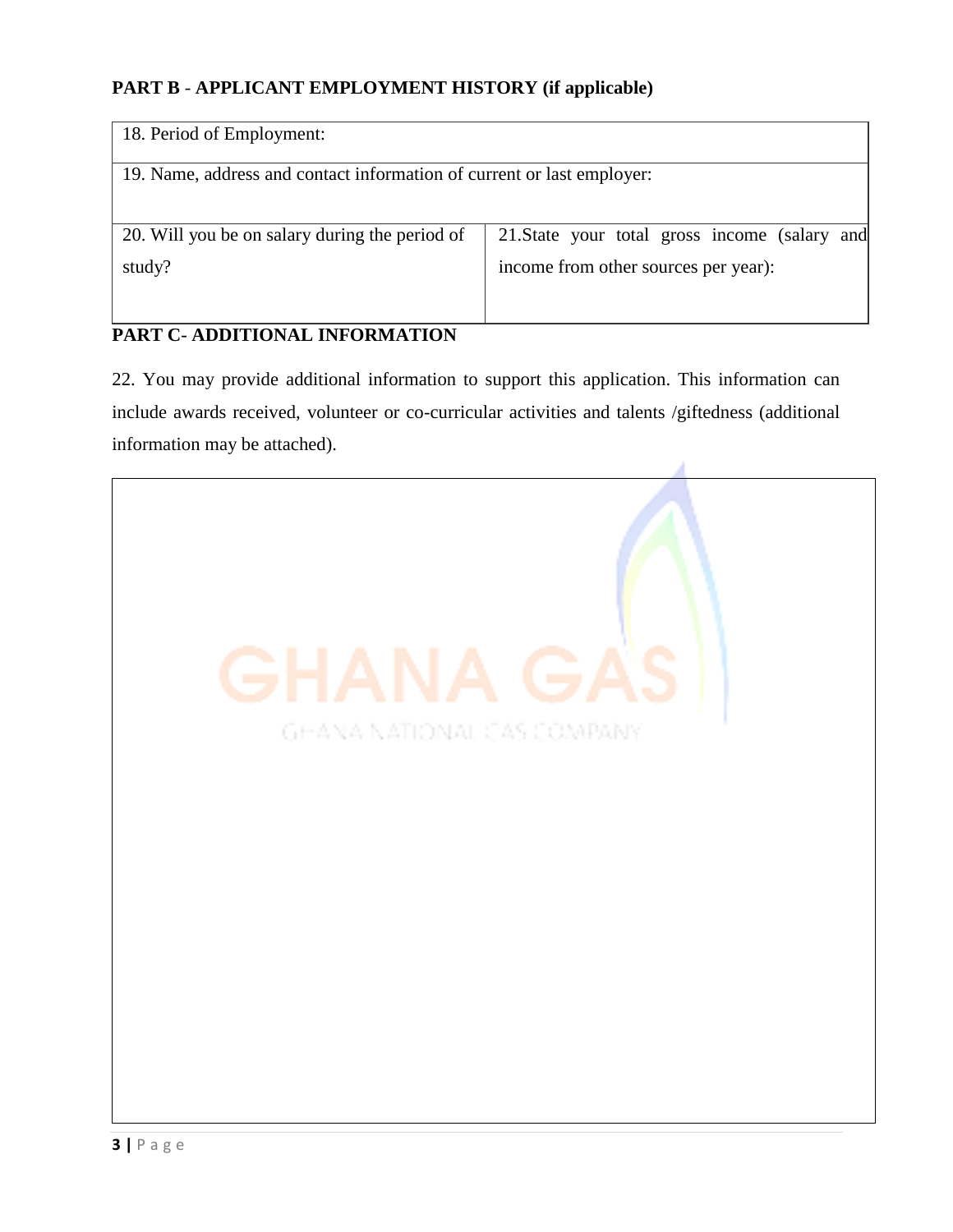### **PART D- ESSAY**

23.Please attach an essay (typed) telling us, "why you should be considered for the scholarship opportunity?" for not more than 200 words.

Please attach scanned copies of the following;

- I. Admission letter from the institution of study.
- II. Birth Certificate/ Ghana Card/ Passport
- III. Applicant's most current pay slip (*if applicable*)
- IV. SHS/JHS/Vocational/Technical Certificate
- V. Any other supporting documents that you believe will assist in the processing of your application.

#### **PART E- DECLARATION (BY APPLICANT)**

**It is important to note that your eligibility for Ghana Gas Scholarship is based on the accurate information provided throughout.**

I do hereby declare that to the best of my knowledge all information provided in this application is true and made in good faith.

GHANA NATIONAL CAS COMPANY

**Applicant Name**………………………...… **Date…………….... Signature**…………………

**Note**: Misrepresentation in any material form renders the application null and void. GNGC shall withdraw or refuse the applicant's scholarship based on any misrepresentation made by the applicant. Such person(s) will be subject to refund in total amount spent on him/her by GNGC and may be liable for prosecution.